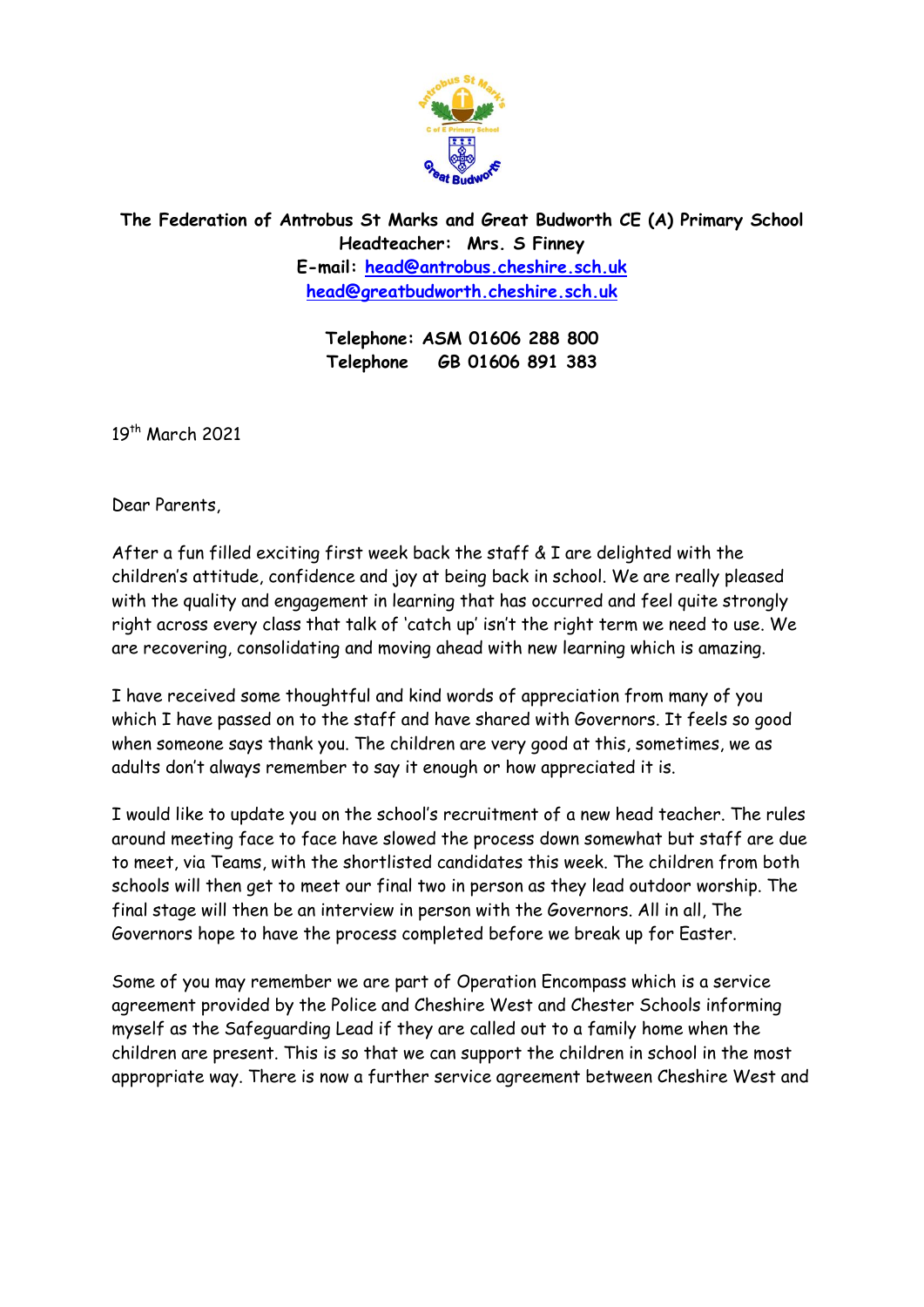

Chester Schools which aims to support schools in providing the right care in school for children who have been admitted to A & E following an incident of self-harm. This will help ensure that we are able to support children in a way that means they feel safe and included. This is part of the Local Authority's commitment to working in partnership to safeguard and protect children and young people across the Borough.

Moving on, some parents have asked for guidance on where they can obtain lateral flow tests. These are for parents to complete on themselves not for them to do on primary age children. They aren't part of what school can offer but you can find out where to get them locally from this website. The tests are free and part of the Governments attempt to reduce the number of people who are asymptomatic mixing and therefore continuing to spread the Coronavirus. [www.gov.uk/order-coronavirus-rapid-lateral-flow-tests.](http://www.gov.uk/order-coronavirus-rapid-lateral-flow-tests) It is a good idea for you to do them, although it's not a very pleasant experience! Staff will continue to complete and report their results twice a week for the foreseeable future.

We continue to share Worship together via Teams and Congratulations last week for our Stars of the Week go to:

## Great Budworth

Zach Moores – returning to school with a super attitude. Lily- Rose – settling back into school well. Sam– excellent writing. Elizabeth – coming back full of confidence. Scarlett – for her project on Africa. Freddie Bishop – lovely, caring attitude to his classmates. Aston – returning full of confidence.

## Antrobus St. Marks

Mia & Jack – for achieving their Platinum times tables award. Archie & Ed – fantastic maths. Lucy & Emilia – super phonics and handwriting

And for this week go to:

## Antrobus St Marks

Jean- for improved pace and attitude and beautifully presented work. Edward Bates for contributions in lessons Toby- always giving 100% effort in every lesson. Walter- for his enthusiasm and progress in reading.